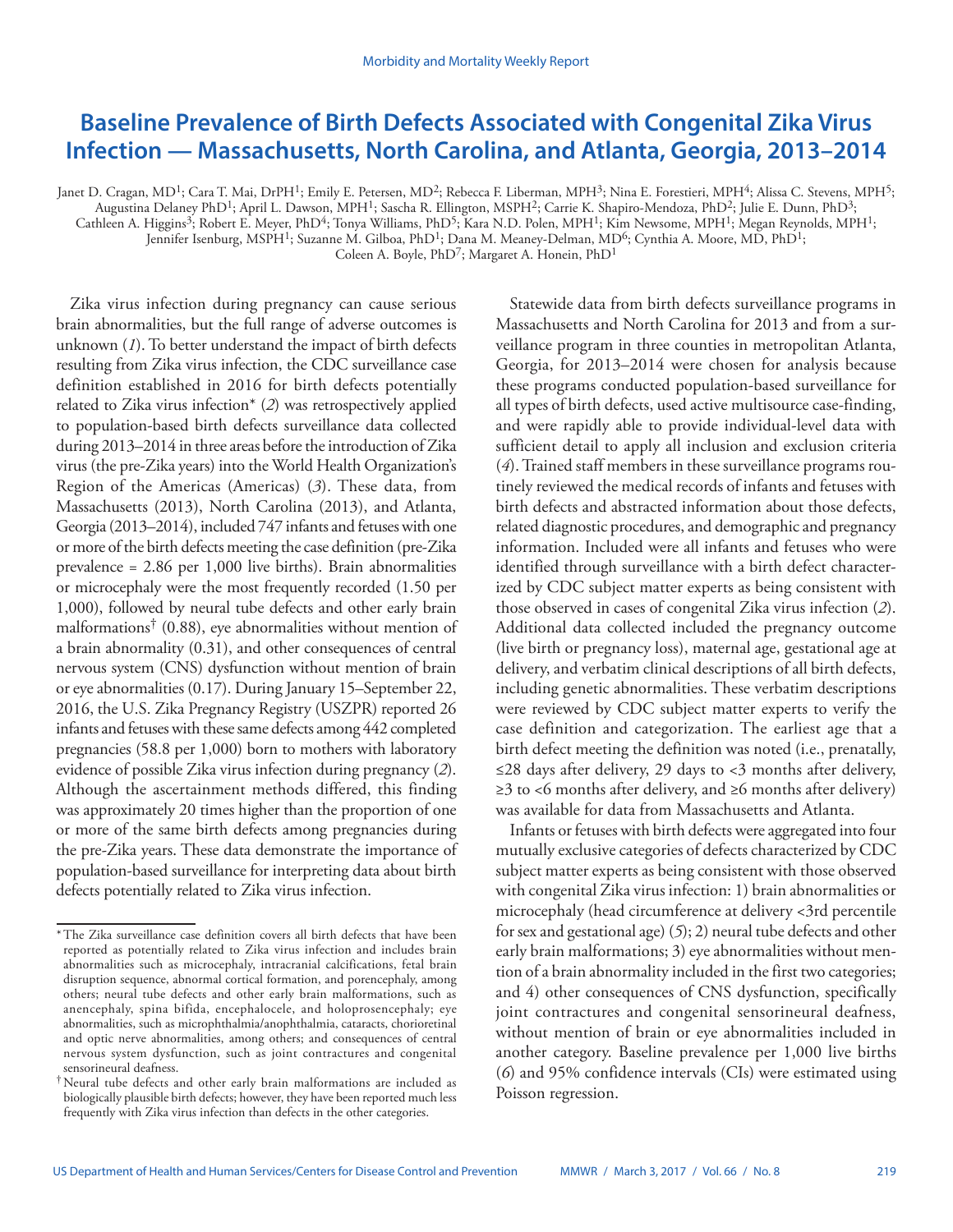The three birth defects surveillance programs identified 747 infants and fetuses during 2013 (North Carolina and Massachusetts) and 2013–2014 (Atlanta) with one or more defects that met the 2016 CDC Zika surveillance case definition  $(2.86 \text{ per } 1,000 \text{ live births } [CI = 2.65-3.07])$  (Table). Brain abnormalities or microcephaly accounted for the largest number (392 [52%]) and highest prevalence (1.50 per 1,000), followed by neural tube defects and other early brain malformations (229 [31%]; 0.88). Eye abnormalities without mention of a brain abnormality (81 [11%]; 0.31) and consequences of CNS dysfunction without mention of brain or eye abnormalities (45 [6%]; 0.17) were less frequent. Pregnancy losses (48%) and preterm delivery (<37 weeks' gestation) (66%) occurred most frequently with neural tube defects and other early brain malformations. In contrast, all infants with eye abnormalities without mention of a brain abnormality were liveborn.

In general, the distribution by maternal age was similar across birth defect categories. Among 410 (55%) infants or fetuses with information on the earliest age a birth defect was recorded, 371 (90%) had evidence of a birth defect meeting the Zika definition before age 3 months. More than half of those with brain abnormalities or microcephaly or with neural tube defects and other early brain malformations had evidence of these defects noted prenatally (55% and 89%, respectively).

## **Discussion**

A congenital Zika syndrome phenotype has been described (*7*); however, the birth defects observed are not unique to congenital Zika virus infection, and the full range of effects of congenital Zika infection is not known. The data in this report provide a baseline reference for the prevalence of defects observed with congenital Zika virus infection in the pre-Zika years and demonstrate the importance of data on birth defects prevalence in providing a context within which to assess the impact of teratogenic exposures such as Zika virus infection. Recently published data from the USZPR reported 26 infants and fetuses with these same birth defects among 442 completed pregnancies with laboratory evidence of Zika virus infection during a 9-month period in 2016. This proportion (58.8 per 1,000) is approximately 20 times higher than the

**TABLE. Reports of birth defects potentially related to congenital Zika virus infection\* collected during a pre-Zika period, by selected characteristics — Massachusetts, North Carolina, and Atlanta, Georgia, 2013–2014†**

| Characteristic                                                 | <b>Brain abnormalities</b><br>or microcephaly<br>(%) | NTDs and other early<br>brain malformations<br>(%) | Eye<br>abnormalities<br>(%) | Other consequences<br>of CNS dysfunction<br>(%) | Total               |
|----------------------------------------------------------------|------------------------------------------------------|----------------------------------------------------|-----------------------------|-------------------------------------------------|---------------------|
| No. of infants or fetuses ( $N = 747$ )                        | 392 (100)                                            | 229 (100)                                          | 81 (100)                    | 45 (100)                                        | 747                 |
| <b>Pregnancy outcome</b>                                       |                                                      |                                                    |                             |                                                 |                     |
| Live birth                                                     | 349 (89)                                             | 119 (52)                                           | 81 (100)                    | 43 (96)                                         | 592                 |
| Pregnancy loss <sup>§</sup>                                    | 43 (11)                                              | 109 (48)                                           | $0 (-)$                     | 2(4)                                            | 154                 |
| Gestational age at delivery (wks)                              |                                                      |                                                    |                             |                                                 |                     |
| $32$                                                           | 68 (17)                                              | 114(50)                                            | 6(8)                        | 7(16)                                           | 195                 |
| $32 - 36$                                                      | 80(20)                                               | 37(16)                                             | 18(22)                      | 9(20)                                           | 144                 |
| $37 - 41$                                                      | 243 (62)                                             | 76 (33)                                            | 56 (69)                     | 29(64)                                          | 404                 |
| $\geq$ 42                                                      | 1 (< 1)                                              | 2(1)                                               | 1(1)                        | $0 (-)$                                         | 4                   |
| Maternal age at delivery (yrs)                                 |                                                      |                                                    |                             |                                                 |                     |
| $<$ 25                                                         | 127 (32)                                             | 49 (22)                                            | 15(18)                      | 15(33)                                          | 206                 |
| $25 - 34$                                                      | 178 (45)                                             | 122 (54)                                           | 42 (52)                     | 21(47)                                          | 363                 |
| $\geq$ 35                                                      | 87(22)                                               | 56 (25)                                            | 24 (30)                     | 9(20)                                           | 176                 |
| Earliest age birth defect was noted (n = 410) <sup>1</sup>     |                                                      |                                                    |                             |                                                 |                     |
| Prenatally                                                     | 116(55)                                              | 104 (89)                                           | 4(7)                        | 5(18)                                           | 229                 |
| $\leq$ 28 days of delivery                                     | 58 (27)                                              | 9(8)                                               | 29 (54)                     | 19 (70)                                         | 115                 |
| 29 days to <3 months                                           | 13(6)                                                | 3(3)                                               | 10(18)                      | 1(4)                                            | 27                  |
| 3 months to <6 months                                          | 10(5)                                                | 1(1)                                               | 3(6)                        | 2(7)                                            | 16                  |
| $\geq 6$ months                                                | 15(7)                                                | $0 (-)$                                            | 8(15)                       | $0 (-)$                                         | 23                  |
| Fetuses/Infants with defects per 1,000<br>live births (95% CI) | $1.50(1.35 - 1.65)$                                  | $0.88(0.77 - 1.00)$                                | $0.31(0.25 - 0.38)$         | $0.17(0.13 - 0.23)$                             | $2.86(2.65 - 3.07)$ |

**Abbreviations:** CNS = central nervous system; CI = confidence interval; NTD = neural tube defect.

\* Case reports were aggregated into four mutually exclusive defect categories: 1) brain abnormalities or microcephaly (defined as head circumference at delivery <3rd percentile for sex and gestational age); 2) NTDs and other early brain malformations (these are included as biologically plausible but have been reported much less frequently with Zika virus infection than those in category 1); 3) eye abnormalities (without mention of a brain abnormality in categories 1 or 2); and 4) other consequences of CNS dysfunction, specifically joint contractures and congenital sensorineural deafness, without mention of brain or eye abnormalities included in any other category.

† Data from Massachusetts (2013), North Carolina (2013), and three counties in metropolitan Atlanta, Georgia, (2013–2014). Total live birth population for the three  $area = 261,629.$ 

§ Includes stillbirths ≥20 weeks gestation, elective terminations after prenatal diagnosis at any gestational age and, in Massachusetts, spontaneous pregnancy losses at <20 weeks and <350 g.

 $\texttt{^I}$  The earliest age when a birth defect meeting the 2016 CDC Zika surveillance case definition was first noted in the medical record was only available for 410 cases from Massachusetts and metropolitan Atlanta, Georgia.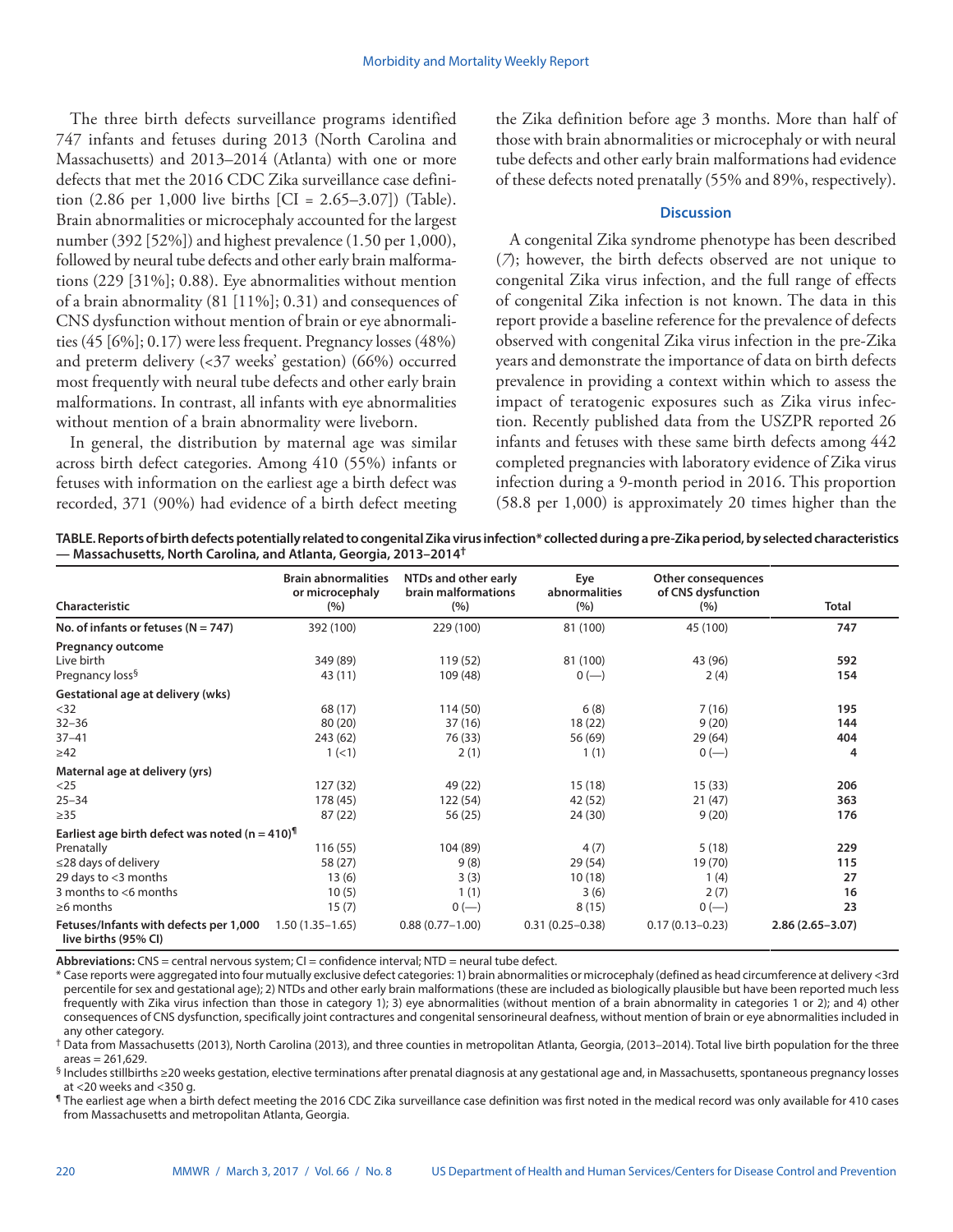#### **Summary**

### What is already known about this topic?

Zika virus infection causes serious brain abnormalities; however, the birth defects observed are not unique to congenital Zika virus infection, and the full range of effects of congenital Zika infection is not known.

## What is added by this report?

CDC used data from population-based birth defects surveillance programs in Massachusetts, North Carolina, and Atlanta, Georgia, to retrospectively assess the prevalence of birth defects during 2013–2014 that met the surveillance case definition for birth defects potentially related to Zika virus infection, before introduction of Zika virus into the United States. After introduction of Zika virus, the proportion of infants and fetuses with birth defects born to mothers with laboratory evidence of possible Zika infection reported by the US Zika Pregnancy Registry during January 15–September 22, 2016, was approximately 20 times higher than the prevalence of potentially Zika-related birth defects among pregnancies during the pre-Zika years.

## What are the implications for public health practice?

Data on birth defects in the pre-Zika years serve as benchmarks to direct rapid ascertainment and reporting of birth defects potentially related to Zika virus infection. The higher proportion of these defects among pregnancies with laboratory evidence of possible Zika virus infection supports the relationship between congenital Zika virus infection and birth defects.

prevalence (2.86 per 1,000) from the three population-based birth defects surveillance programs during the pre-Zika years. In addition, of the 26 USZPR infants and fetuses, 22 had a brain abnormality or microcephaly (*2*). This proportion (49.8 per  $1,000$ ; CI =  $33.1 - 74.8$ ) is approximately 33 times higher than the prevalence (1.5 per 1,000) among pregnancies in the pre-Zika years.

A recently published report from New York took a somewhat different approach to establishing a pre-Zika baseline for congenital birth defects. It examined diagnoses of microcephaly, but not other defects, for the period 2013–2015 and found that, before evidence of importation of Zika virus infections, the overall prevalence of microcephaly in New York was 7.4 per 10,000 live births (0.74 per 1,000), and the prevalence of severe congenital microcephaly (newborn head circumference <3rd percentile for sex and gestational age) was 4.2 per 10,000 (0.42 per 1,000) (*8*).

The findings in this report are subject to at least six limitations. First, population-based surveillance programs strive to ascertain the prevalence of birth defects among all members of a specified population. In contrast, the aim of USZPR is to estimate the proportion of birth defects among pregnancies with laboratory evidence of possible Zika virus infection, a specific subgroup of the general population (*2*). This could lead to selection bias with USZPR if, for example, pregnancies with fetal abnormalities detected prenatally were more likely to be tested for Zika virus and reported. Second, birth defects surveillance programs identify diagnoses among infants and fetuses mostly through review of administrative records, often at inpatient facilities. Although these programs use multisource ascertainment, some birth defects could be missed if they were prenatally diagnosed or if infants were delivered at sites outside of the usual ascertainment sources, if infants were evaluated solely in outpatient settings, or if some birth defect diagnoses did not receive an administrative code. In contrast, USZPR receives reports of pregnant women with laboratory evidence of possible Zika virus infection and resulting fetal and infant outcomes. The prospective nature of this ascertainment and direct follow-up of individual reported pregnancies could result in closer scrutiny of the outcomes and more frequent and detailed detection of abnormalities than is typical with population-based birth defects surveillance programs. Third, data from these three birth defects surveillance programs might not be generalizable to the United States. The USZPR-published data included reports from any of the U.S states and the District of Columbia. Also, it is possible that some pregnancies with Zika virus infection were present in the birth defects surveillance populations during the pre-Zika years as a result of travel to areas with Zika virus outside the Americas. Fourth, birth defects surveillance programs traditionally do not ascertain diagnoses from settings where congenital deafness is diagnosed; therefore, these data likely do not include the majority of infants with congenital sensorineural deafness. Fifth, published data from USZPR on the proportion of infants and fetuses with other types of birth defects that are not thought to result from congenital Zika virus infection are not available, making it impossible to assess differences in the frequency of other birth defects. Finally, published data from USZPR include many pregnancies with unspecified flavivirus infections, and thus the estimates of the proportion with birth defects potentially related to Zika virus infection might underestimate the actual Zika impact, given that some included pregnant women likely had other flavivirus infections, increasing the size of the denominator.

The birth defects surveillance data in this report were compiled from a period before introduction of Zika virus in the Americas, using the CDC surveillance case definition of birth defects potentially related to Zika virus infection; this is the same case definition adopted by USZPR. The higher proportion of these defects among pregnancies with laboratory